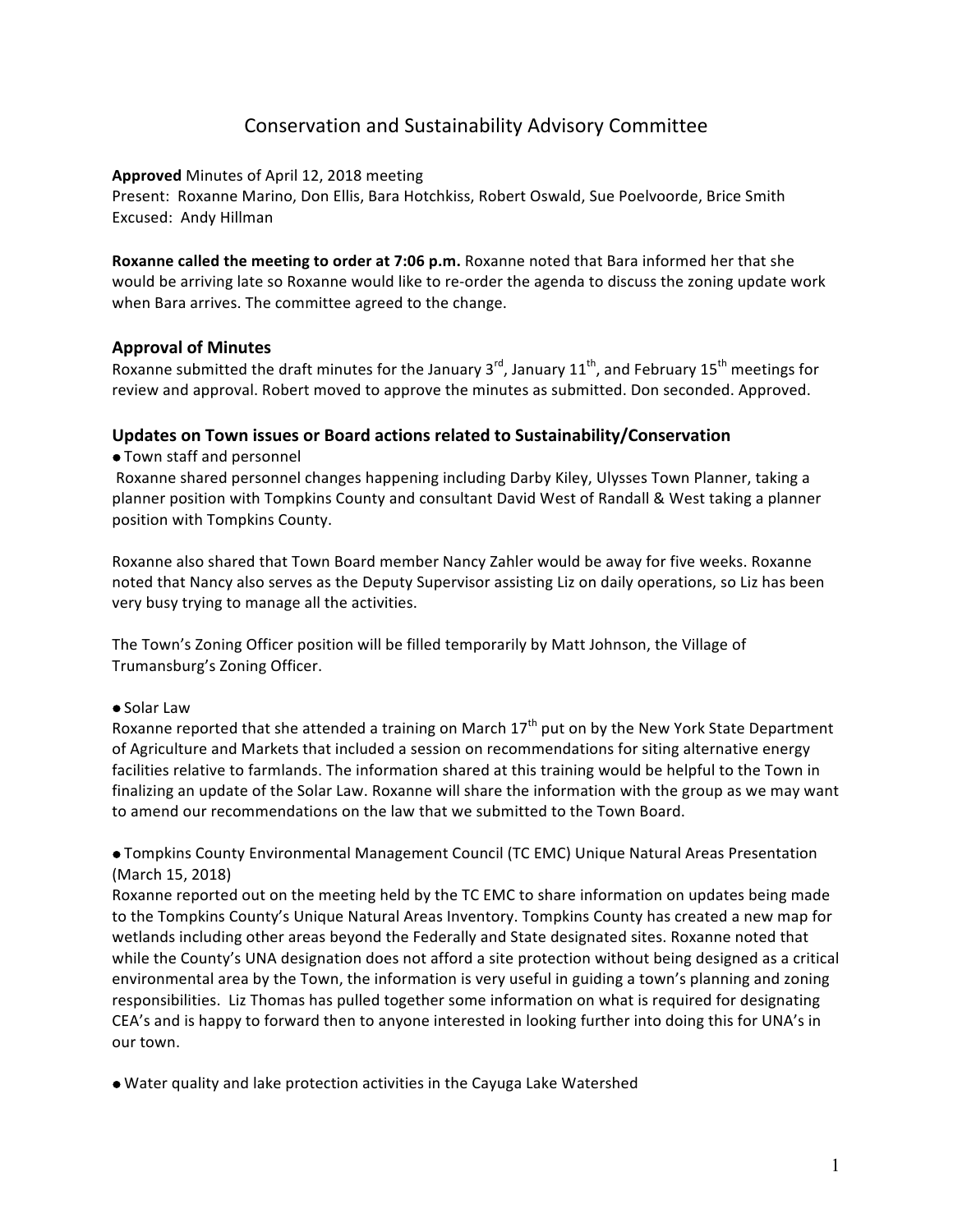Roxanne noted that the group had requested to have Darby Kiley attend our meeting to share with us information and groups working to collect information on water quality in the area. Since Darby is leaving town employment that meeting will not happen, although Darby might be able to attend a meeting in her new position with Tompkins County.

Roxanne noted that there are a number of groups, both local and statewide, working on water quality concerns for the Finger Lakes. She noted that the Community Science Institute is holding an information session on Saturday, April  $14^{th}$ , 1:00 p.m. at the SPACE at Greenstar to present on Harmful Algal Blooms (HABs.)

Roxanne also shared that the NYS Environmental Facilities Corporation (EFC) established a fund for septic system replacement for target areas with water quality issues. Cayuga Lake is a targeted area. The fund is a 50% match grant program that will fund a replacement project up to \$10,000. The County is earmarked for \$150,000. A plan will need to be developed to determine how that money will be allocated for projects, the County is in the negotiation stage with the EFC.

# **New Business**

Roxanne reported that with respect to the next two agenda items, reports prepared by the team at Cornell Cooperative Extension working with Tompkins County and the Towns to meet Clean Energy Community and Climate Smart Community standards, the Town Board requests that our committee review the reports and provide comments/changes that should be made before the Town Board accepts and adopts the two documents. She noted that while the documents appear to be final, they are drafts. Roxanne asked members to review the documents and be prepared to discuss them at the next meeting on April 25<sup>th</sup>.

- Natural Resources Inventory for the Town of Ulysses
- Greenhouse Gas Inventory for the Town of Ulysses (municipal)

• Clean Energy Community (CEC) Grant for Town Hall – Replacement of heating and AC system with heat pumps, funding awarded and next steps.

Roxanne shared that the Town did receive the grant to replace the heating and AC system in the Town Hall. The draft contract with NYSERDA is being negotiated. She thanked the committee, and particularly Brice, for helping pull together information for the grant application that resulted in our project being selected. Once a contract is in place, the next step will be to hire an engineering firm to study the project and prepare bid documents for contractor bidding. The first installment of the grant will be \$25,000. The Town has set up a project team of Liz Thomas, Supervisor; Tom Myers, Code Enforcement Officer; Michael Boggs, Town Board member; and Roxanne Marino, Chair, CSAC. Brice is interested in serving on the project team; Roxanne will share Brice's request with Liz and thanked Brice for be willing to participate.

# **Updates on Town issues or Board actions relate to Sustainability/Conservation** - continued

• Report on work of the Zoning Update Steering Committee (ZUSC) and Zoning Law Revision Status and Timeline

Roxanne reported that the Town needs to finalize the update to the Zoning Law for the Agriculture, Jacksonville and Mixed-Use zones. The Town has already received two extensions on the grant from NYSERDA, making it highly unlikely that a third extension would be granted. If the work is not completed, the Town could be out the \$40,000 grant reimbursement. The Town Board will be sending out information on the timeline they will follow to complete the zoning update task.